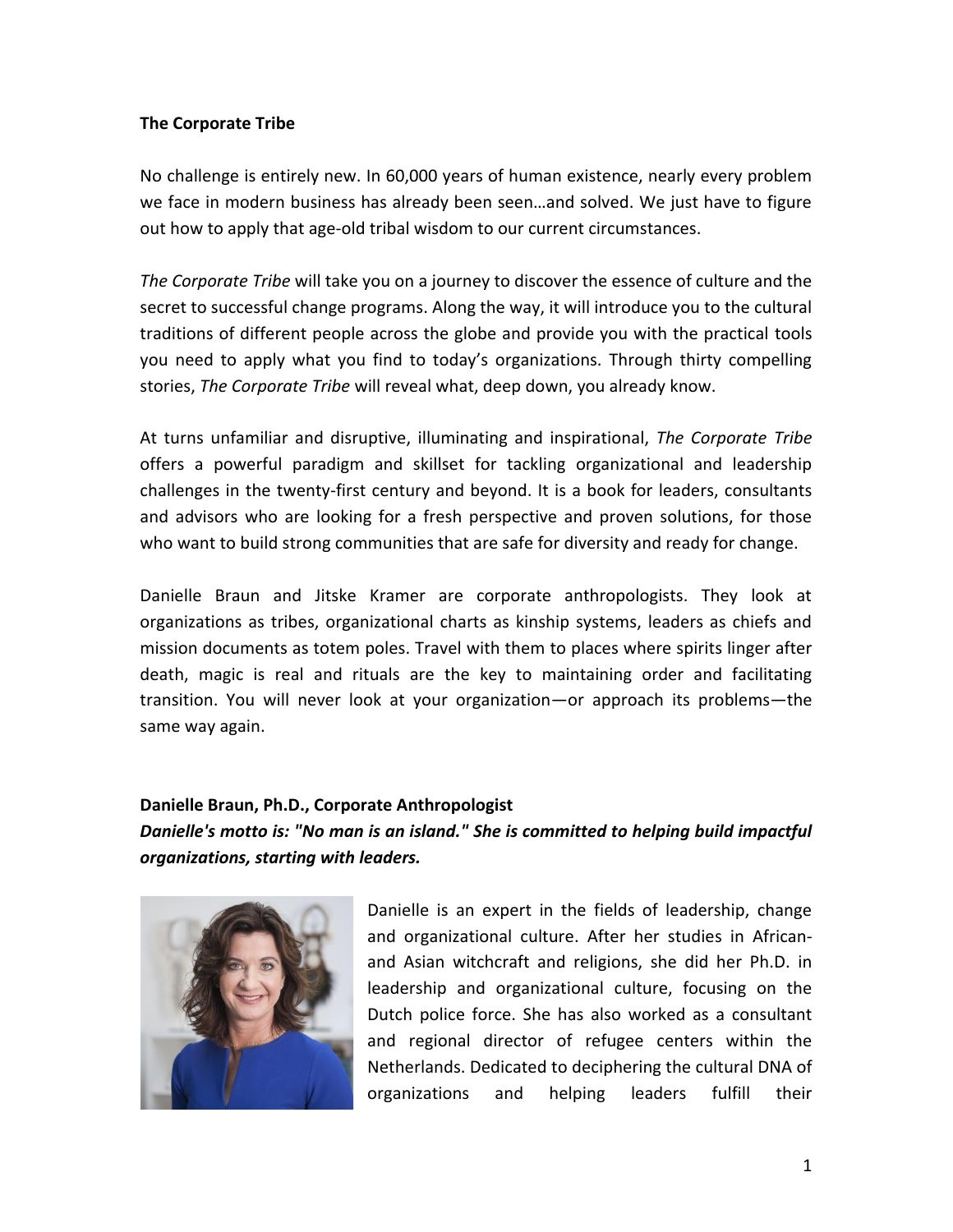responsibilities, Danielle shepherds organizations and executives through complex transitions. She seeks to build strong tribes, safe for diversity and ready for change. A highly sought after speaker who takes you on an unforgettable journey, Danielle is cofounder and director of the Culture Academy. She is the co-author of *De Corporate Tribe* (Dutch Management Book of the Year 2016).

## **Jitske Kramer, Corporate Anthropologist**

*Jitske believes in a world that is safe for diversity. She is committed to helping leaders and organizations create environments with a balance of power and love.*



Jitske is an expert in the fields of diversity, international teamwork and corporate culture. As a trained ethnographer, she did research in Botswana, Uganda before becoming an organizational consultant. Jitske is dedicated to cracking the code to powerful leadership, while teaching and championing inclusive decision-making processes. It is her desire to fix human fragmentation by (re)connecting people through their differences. She seeks

to build strong tribes, safe for diversity and ready for change.

A highly sought after speaker who energizes audiences to really make an impact, Jitske is co-founder and director of the Culture Academy. In 2013 she received the "Trainer of the Year" award from the Association of Dutch Training Professionals (NOBTRA). She is the best-selling author of *Deep Democracy* (Dutch), *Managing Cultural Dynamics* and *Wow! What a Difference,* and is co-author of *De Corporate Tribe* (Dutch Management Book of the Year 2016).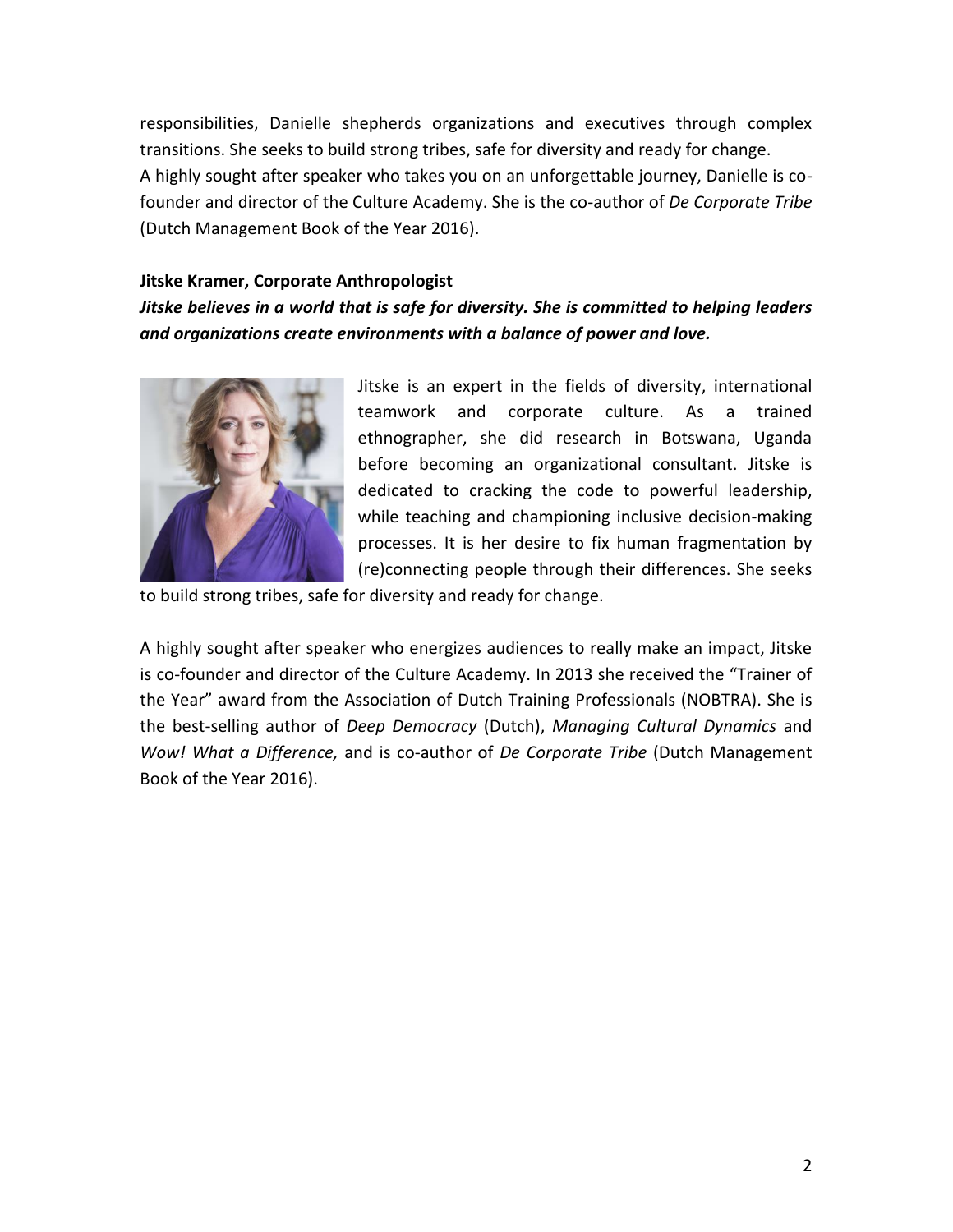# **TABLE OF CONTENTS**

Introduction: Travel with Us to the Corporate Tribe

# **Part 1 Culture Creates Order from Chaos**

- 1 Where To Find "Organizational Culture"
	- 1.1 A 2% Margin of Error
	- 1.2 A Beef Tartar Sandwich
- 2 Through the Eyes of the Anthropologist
	- 2.1 From Inside Out: Emic and Etic
	- 2.2 Find the Story: Participative Observation
	- 2.3 Learning from What We Already Know
	- 2.4 Making Change

## **Part 2 It Happens in the Relationships**

- 3 Relationships with Others in Our Own Group
	- 3.1 Organization Chart as Kinship System
	- 3.2 New Ways of Working
	- 3.3 Rewarding, Punishing and Motivating
- 4 Relationships with Leaders and Power
	- 4.1 How Low Must You Bow?
	- 4.2 A Good Leader Does the *Haka*
	- 4.3 Every Opinion Is Heard in the *Kgotla*
- 5 Relationships with Outsiders, Customers and Competitors
	- 5.1 If We Believe in Frames
	- 5.2 Circles of Relationships
- 6 Relationships with Time, Space and the Cosmos
	- 6.1 The Influence of Physical Space on Behavior
	- 6.2 Time Determines the Rhythm of Life
	- 6.3 Corporate Cosmology: Structuring the Extraordinary and Designing

Rituals

- 7 Relationships with Relationships
	- 7.1 Joking Relationships: Laughing with Your Mother-In-Law
	- 7.2 Holiday Parties, Potlatches and LinkedIn

## **Part 3 Cultural Transitions – Building and Moving a Totem**

- 8 Cultural Creation
	- 8.1 Messages from the Ancestors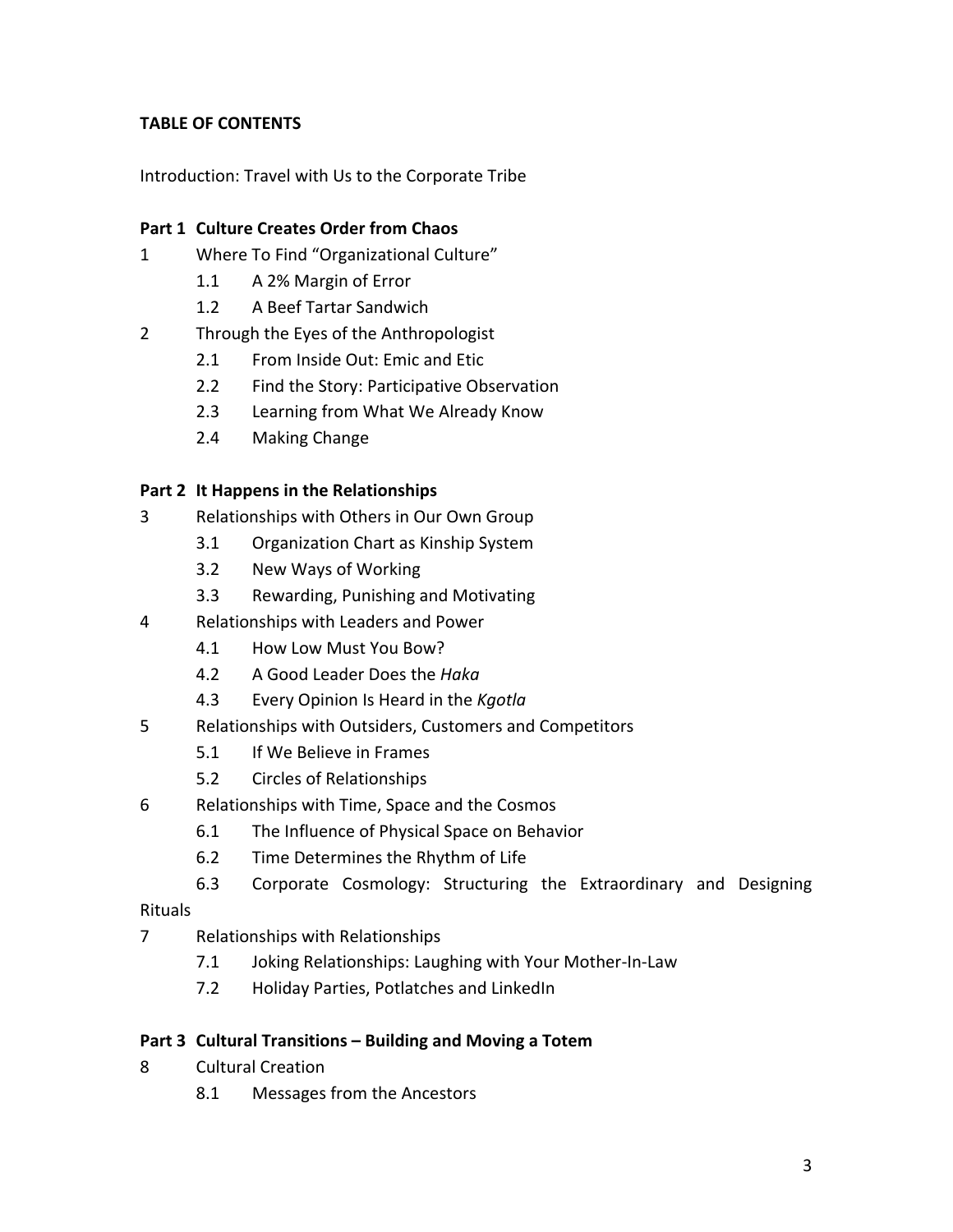- 8.2 Put Six Children in the Sandbox
- 9 Cultural Continuity
	- 9.1 A Jewish Child Asks Four Questions
	- 9.2 Carnival as Stress Relief
- 10 Cultural Reorientation
	- 10.1 Organizations Full of Spirit
	- 10.2 Soulless Organizations and the Mystification of Violence
- 11 Cultural Healing
	- 11.1 Cannons or Campfires?
	- 11.2 Spirits of the Ancestors and Consultants
- 12 Cultural Transformation
	- 12.1 It Happens in the In-Between
	- 12.2 How Do You Move a Totem Pole?
- 14 I Went on a Journey of Change and I Took with Me...

Inspirations and Sources

Inspirations Sources by Chapter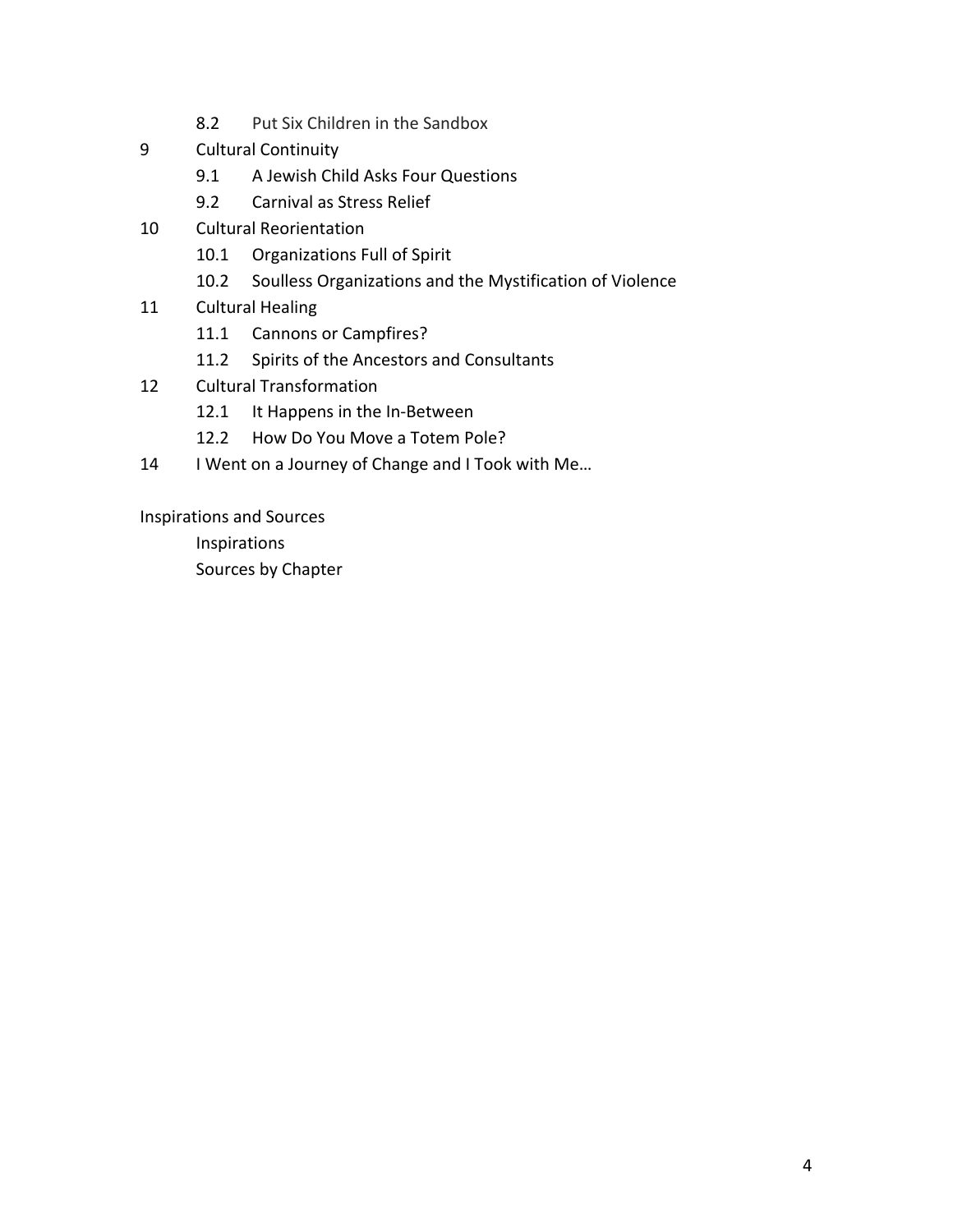# **Introduction: A Journey through the Corporate Tribe**

A lot has been written about organizational culture. It has been discussed, debated, defined and redefined. *The Corporate Tribe* is, undeniably, another book on the subject. But it's more than that. It is also a study of *human* culture.

*The Corporate Tribe* starts from the premise that the challenges we face in our organizations are both new and, at the same time, centuries old; they are both unique and universal within human experience. Just look at cultures around the world. Nomadic leaders have been managing network organizations where no one has a fixed workstation for hundreds of years. Countless tribes across the globe have figured out how to broker successful mergers. In Mali, people have found a way to facilitate mutual feedback through humor. And a chief in the interior of Brazil is adept at switching from going concern management to change management. The truth is, as humans we know how to solve these perennial problems; we have just forgotten how to apply them in our office spaces and meeting rooms.

So how do we revive this knowledge within our organizations? By focusing on people.

#### **Corporate Anthropology**

Our colleagues and clients often ask us how we can grasp what is actually happening under the surface of their organizations so quickly. How do we familiarize ourselves so rapidly with a new job? How do we get a management board to agree again? Our roots in anthropology are the secret. After all, the study of people and their cultures has traditionally been the purview of anthropologists.

We often refer to those who hypothesize about other cultures from afar as "armchair anthropologists." But since the early twentieth century, "real" anthropologists have been leaving the comfort of their homes, libraries, and studies to live for extended periods among indigenous people in villages and communities around the world. In this way, they hope to learn about the local practices and habits from the inside out, to gain a better understanding of the meaning those people find in the world and a deeper appreciation for how they express that meaning through symbols, behavior, and rituals.

Since the 1990s, methods and techniques drawn from classical cultural anthropology have been increasingly applied to groups of people who live closer to home. Today, anthropological concepts are applied to everything from marketing and design to medicine to entertainment. The premise of the popular television show *Survivor* is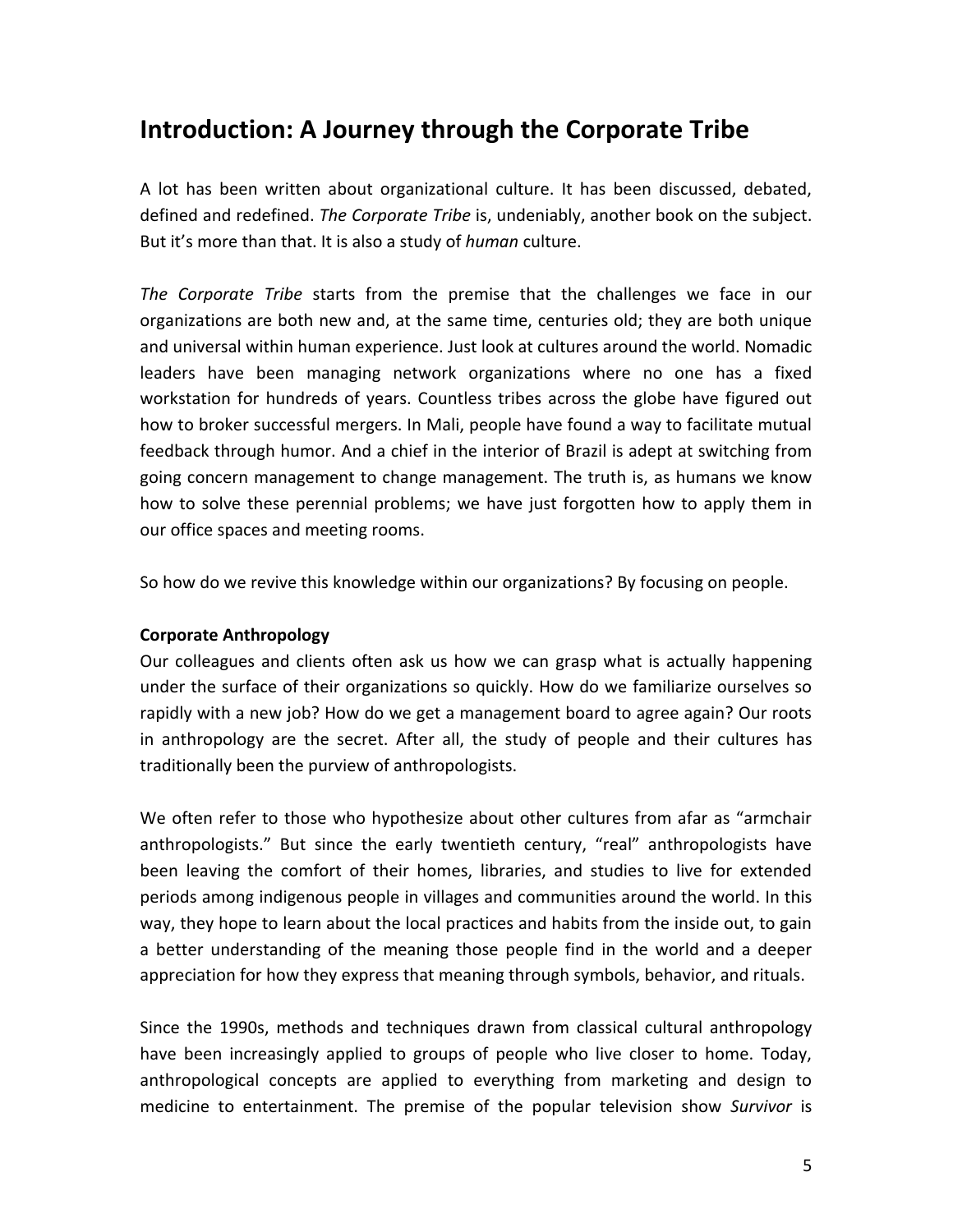anthropological, albeit in a rather simplistic way, and the series *Undercover Boss* is, in effect, a demonstration of a CEO undertaking anthropological fieldwork among his or her own tribe. In the realm of business, Simon Sinek's wonderful book, *Leaders Eat Last*, puts leadership in an anthropological context, and author and journalist Malcolm Gladwell draws on anthropology, along with sociology and psychology, in best-selling books, such as *The Tipping Point*. It is not surprising that the *Irish Independent* ranked anthropology number two in the top fifty jobs of the future.

Our book comes out of the application of cultural anthropology to management and consultancy. The relatively new professional field in which we work goes by various names: organizational anthropology, business anthropology, and corporate anthropology. We prefer to call ourselves corporate anthropologists for no other reason than we like the sound of it.

If you were to add together our experience, then we have had our feet firmly planted in the corporate soil for forty years—as executive coaches, as leadership and communication trainers, and as consultants on change processes for profit and not-forprofit organizations. Danielle acts as a leader in strategic management functions, while Jitske has built up extensive experience in international organizations and teams. Both of us have backgrounds in cultural anthropology.

In 2013, our passion for bringing anthropological methods to business management led us to set up the Culture Academy. At the Culture Academy, we understand how people shape cultures and how cultures shape people; our aim is to equip organizations and leaders with the tools they need to build strong cultures that are safe for diversity and ready for change. With this book, we are sharing our knowledge in the hope that you can use it to get the best out of your client's organization or your own.

#### **Danielle Braun, Ph.D.**

I began my cultural anthropology degree at eighteen with complete dedication. My parents shared my enthusiasm but were also slightly concerned. How would their daughter ever earn her living studying these rituals and stories of distant peoples? I chose one of the hardcore anthropological disciplines: political-religious anthropology. I studied religions of possession in Africa and ancestor rituals in Asia (and took a brief detour to research the conflict management styles of nuns in a convent, just for fun). Then, after three years, a new opportunity presented itself: corporate anthropology.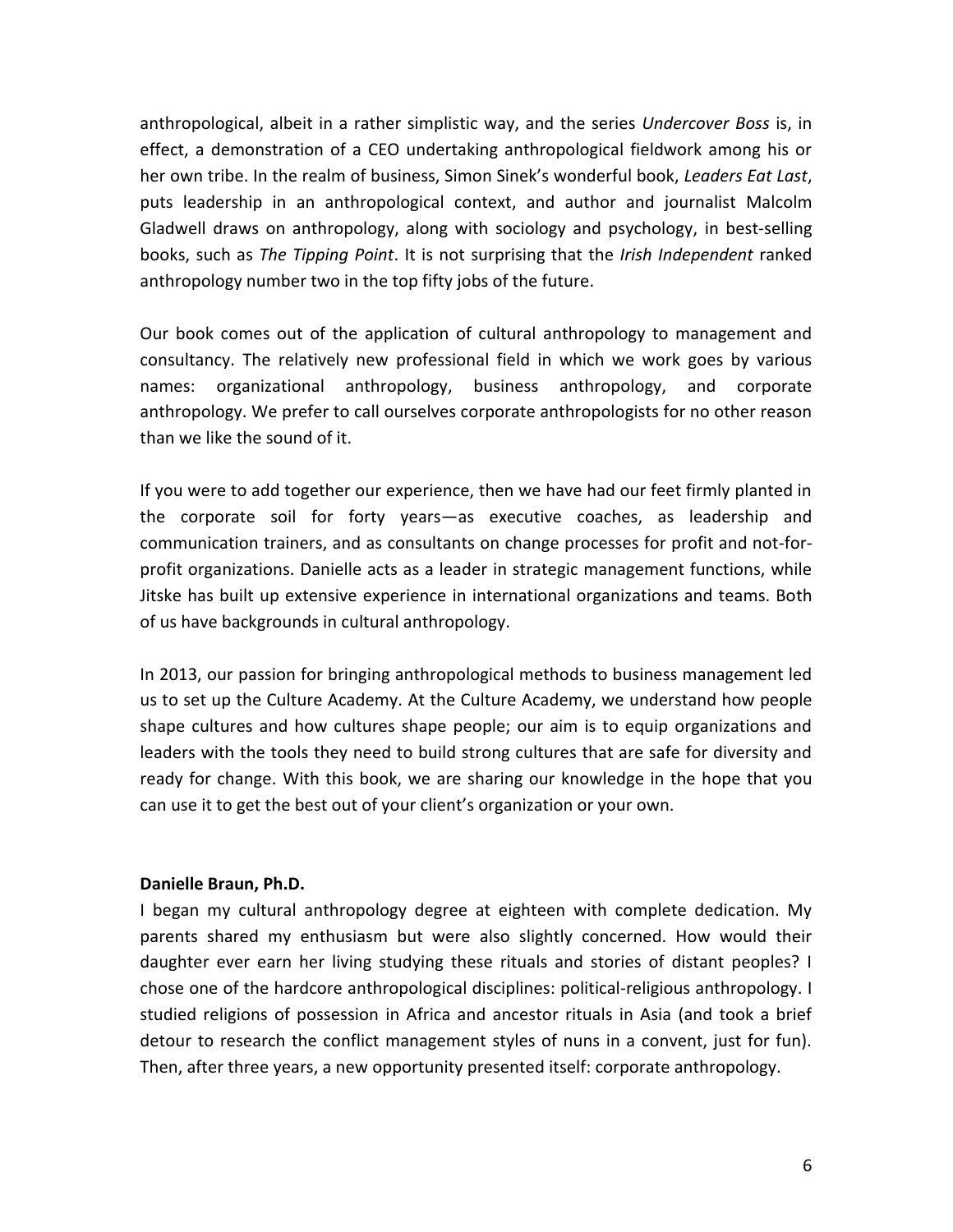I was fascinated. I decided to bring the knowledge I had gained through my studies of ancestor spirits and magical rituals to planning and checking systems, HRM-instruments and change management. I rode along in a police car for a year and took my doctorate in organizational culture and the perils of management in law enforcement. I continued this work as an organizational advisor to a police force and with a large consultancy bureau. Eventually, though, I felt compelled to move from my place contributing ideas on the sidelines into the leadership chair, taking on strategic management roles in the reception of asylum seekers and within the public sector. For more than two decades, I have been guiding organizations and leaders within organizations through complex cultural interventions.

#### **Jitske Kramer**

As a child, I was very curious about why people did the things they did the way they did them and why they didn't do them differently. Later, I was surprised and annoyed that people treated those who did things differently in a hostile manner. I chose to study anthropology in order to understand cultures and their dynamics. For my ethnographic research I lived in a small village in Botswana, and later I traveled through Uganda with theater groups to study "theater for development." The use of indigenous learning tools, like drums and dance, turned out to be highly effective in communicating complicated information about privatization to local villagers.

Back in the Netherlands, I entered the corporate world as a trainer/consultant. To be honest, this was probably a greater culture shock for me than the previous transition to life in an African village. The particular rituals and habits of the members of the corporate tribe soon fascinated me. Since the late nineties I have been working with teams and leaders in both Dutch and international organizations, where decisionmaking, leadership, diversity, intercultural communication, and inclusive cooperation are recurring themes.

#### **The Corporate Tribe**

Organizations consist of groups of people. It follows that if we want to influence, change, and manage those groups, we must understand how groups of people operate. In anthropology, a group of mutually interrelated families, clans, or subgroups, each with its own chief, rituals and rules, is referred to as a tribe. The most important binding element within a tribe is the culture—the common language, religion, beliefs and customs. As corporate anthropologists, we look at an organization as a tribe. In doing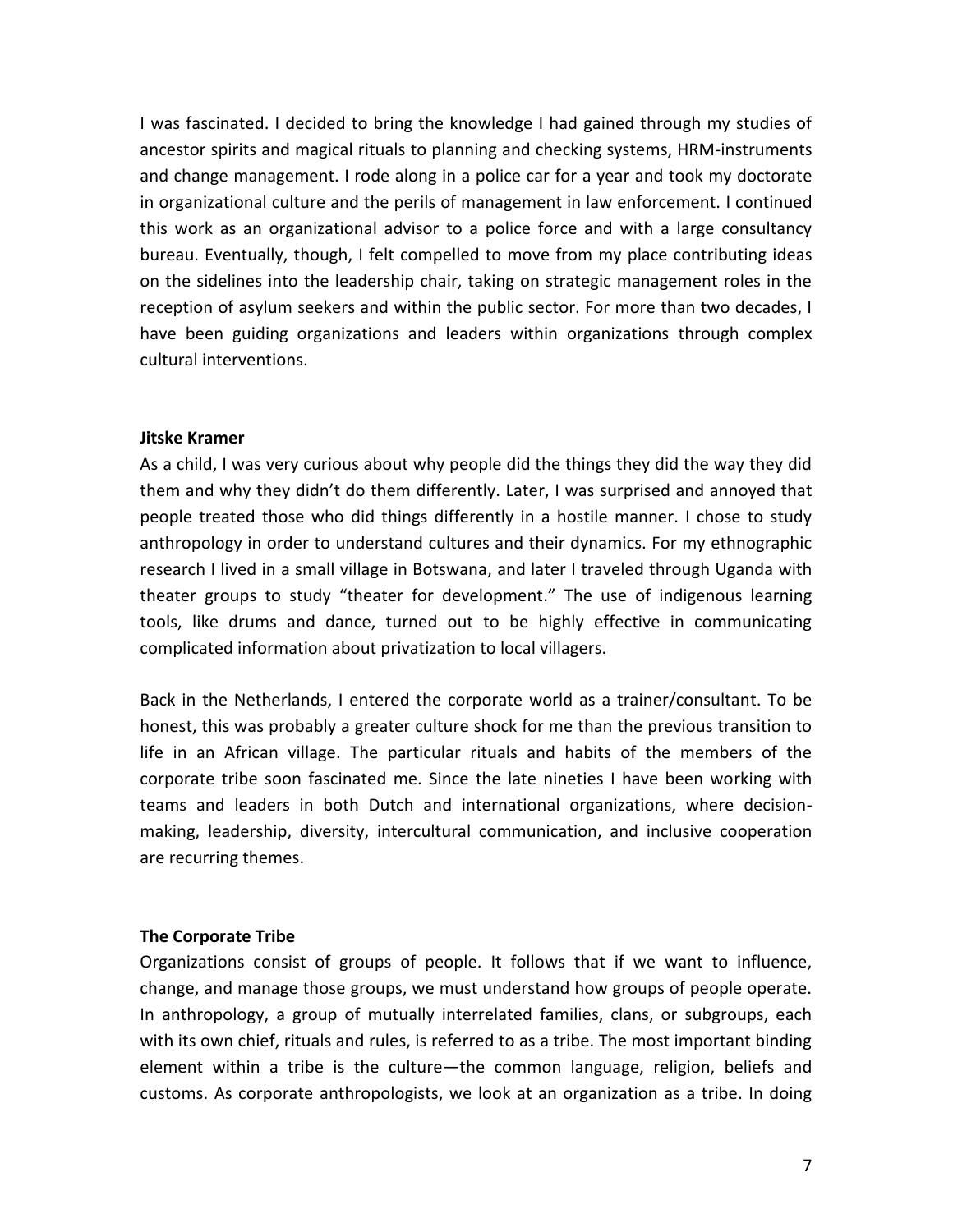so, we can gain a deeper understanding of the complex symbols, stories, habits and unwritten rules that comprise their culture.

#### **Tribe**

In anthropology, a tribe refers to a group of people who share the same language, customs, and beliefs. It is made up of different families and relatives, and may include individuals without immediate family members as well. In corporate anthropology we also like to use the term "tribe." After all, in organizations, people are still people, social animals who organize themselves in groups, using stories, symbols, habits and ranking systems. When we apply an anthropological lens to the "corporate tribe," we can better understand organizational culture and the mutual relationships within it. We can help people understand other people and apply our knowledge to some of our most pressing problems—in business and in the world.

Corporate anthropology illuminates the dynamics of an organization that are at work beneath the surface. It reveals the difference between the formal organizational structure and informal sources of power. It allows us to identify and analyze patterns of behavior, rituals, relationships, and defining narratives at work within the organization. With such knowledge of group processes we can offer up fresh solutions for building or maintaining a strong organizational culture or restabilizing an organization's culture when it is in crisis or transition. Indeed, this approach is indispensable for achieving sustainable cultural change.

Where there is organizational culture, there is cultural change. Just Google the term "organizational change." The number of hits (over 6.5 million at the time of writing) indicates tremendous interest in this area. Why? Because in the process of rolling out transitions and instituting change in an organization, all kinds of things can—and do—go wrong, leading to frustration and wasted capital resources, among other negative consequences. In fact, about 70% of cultural change processes fail. From this, you might deduce that organizational culture, or culture in general, has an inherent tendency to be unshakeable and immutable. Or, you might conclude that the leaders and managers of organizations are making a mistake when it comes to understanding culture and implementing cultural change. This is our position. If a strategy fails to work time after time, we need to look at the basic assumptions and underlying principles that are guiding us. We argue that cultures are, in fact, constantly changing, that cultural change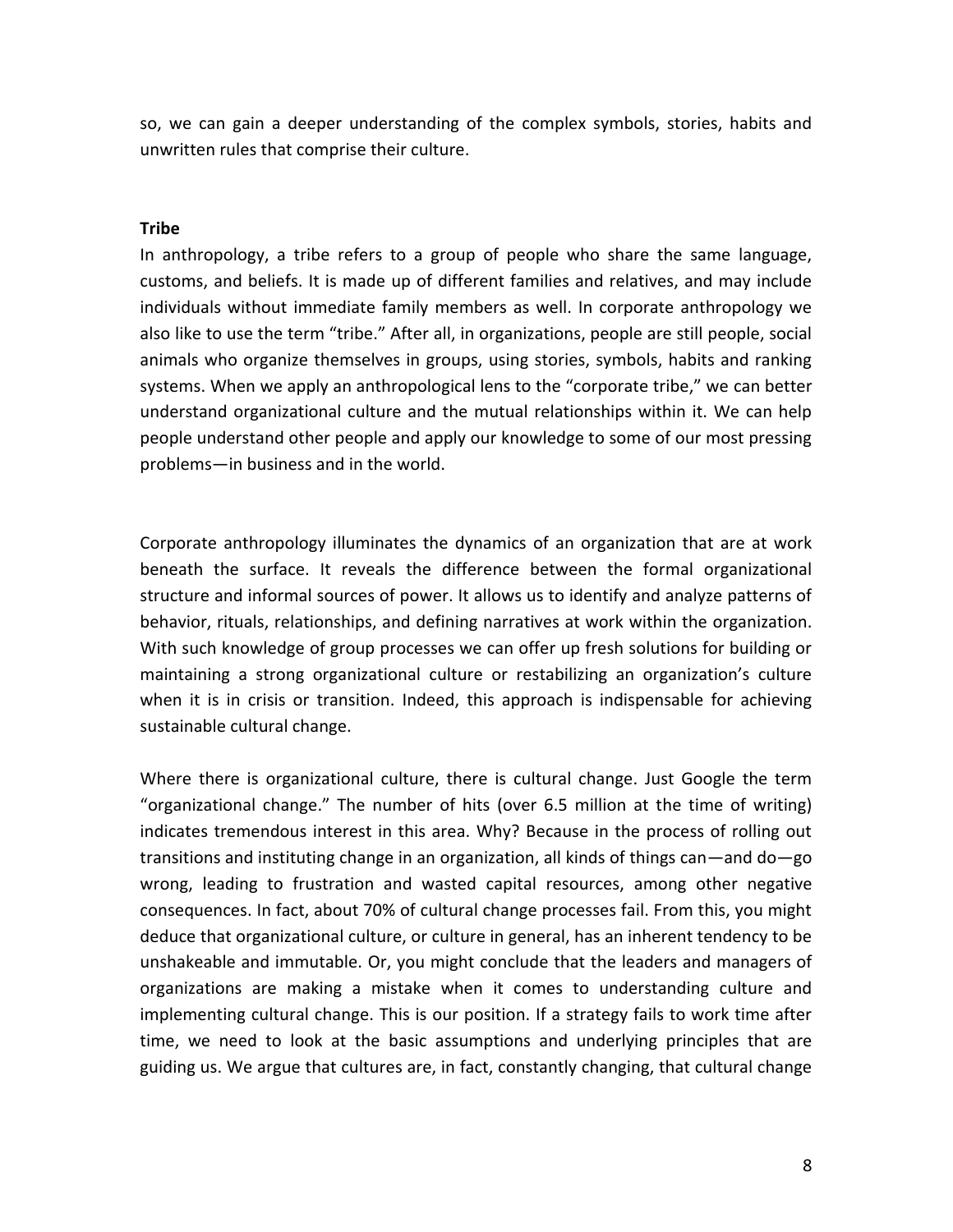is a completely natural social phenomenon and that resistance to change is not inevitable.

This book is for leaders managers, consultants, trainers, coaches, and anyone else who has a professional fascination with organizations and the people who work in them. You are probably well educated in one of the organizational disciplines, or maybe you have made yourself at home in the corporate world through your work. You know all the familiar management theories and models and you know what their value is. You have learned, personally, that the reality of organizational culture change is more exciting, more frustrating and more challenging than it appears in books. But you still keep working at it…because you know that it is possible.

Corporate anthropologists take the dynamic between different worlds as their starting point. There is always tension between a management world and a work floor world. The customer's world and the organization's world. The world of training courses and the world of daily work. With changes, tension emerges between the world of the planned and the experienced organization. The planned organization exists on paper, is shown in KPIs (key performance indicators), in figures, in strategies, mission statements, and vision. The experienced organization appears in stories, emotions, and relationships.

As corporate anthropologists, we learn the language of each of these different worlds and translate between them. At the same time, we hunt for parallels between the worlds in which we work and those of diverse cultures. Where we find them, we figure out how to apply the models of organization and change that are used in tribal societies around the world to our own corporate tribes. During a merger, with an anthropological view, you can see not only two departments but also two tribes, each with its own spirit (mission, drive, history). It is not only the people but also the spirits that must be integrated; otherwise you are left with two parties that distrust each other. Looking at a dysfunctional management team, you ask yourself how the kinship system is structured; who helped whom, covered for whom, advanced whom in the past.

One theme that every anthropologist studies in the first year of his or her coursework is the *rite of passage*. Rites of passage are transformation rituals that exist among many cultures and are frequently used to mark the transition of a young girl or boy into adulthood. They vary widely and often seem bizarre to outsiders. But they are often so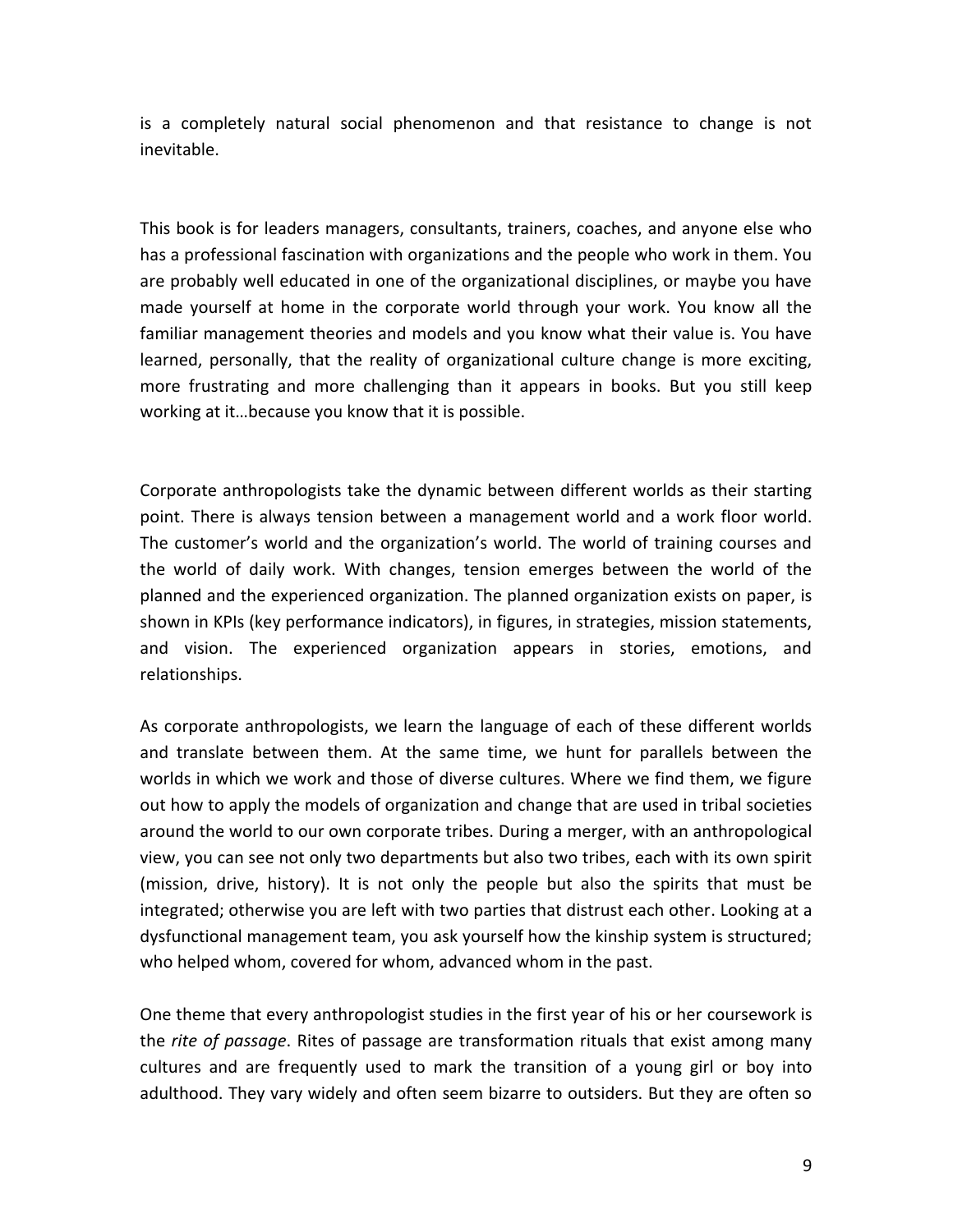powerful that they are fully transformative events, after which there is no fall back into old behavior. Rites of passage can provide an answer to the difficult question of how to intervene in organizational culture to bring about permanent change. Admittedly, facilitating change within groups of people remains a challenging process, but once equipped with old wisdom, cross-cultural models, and anthropological knowledge and skills, it can become an energizing, even exciting, experience.

Have you ever thought about your organization as a corporate tribe? Try it.

- Undergoing a merger? It is useful if you know something about inclusion and exclusion mechanisms and tribal wars;
- Going through re-organization? Familiarity with how rites of passages work can inform the way you manage the insecurity that change often brings;
- Implementing flex-work and other new ways of working? Take a lesson from the nomads;
- Struggling with a dysfunctional corporate culture? Think about how campfires have been used to cultivate resilience and renewal in a community;
- Afraid that cultural change is impossible within your organization? Take heart. Cultures are continuously changing and every generation does things differently.

## **Narrative Tradition**

"Anthropology demands the open-mindedness with which one must look and listen, record in astonishment and wonder that which one would not have been able to guess."

- Margaret Mead

This is not a methodical book with action plans and lists to tick off. Rather, it is narrative, expressive, exploratory and expository. We dabble in both the magical and the practical. *The Corporate Tribe* is intended to shake up your way of thinking.

If you were trained in another academic discipline, you will likely miss statistical analyses and hypotheses stated upfront in this book. Instead, in the tradition of cultural anthropology, we have

chosen to rely first and foremost on the power of stories. Anthropological studies of indigenous cultures provide a rich treasury of stories about how people all over the world cope with the universal matters of life—change, leadership, community forming, barter, birth, and death. In *The Corporate Tribe* we will use these to take you on a journey to far-distant lands and introduce you to unfamiliar peoples. The stories we tell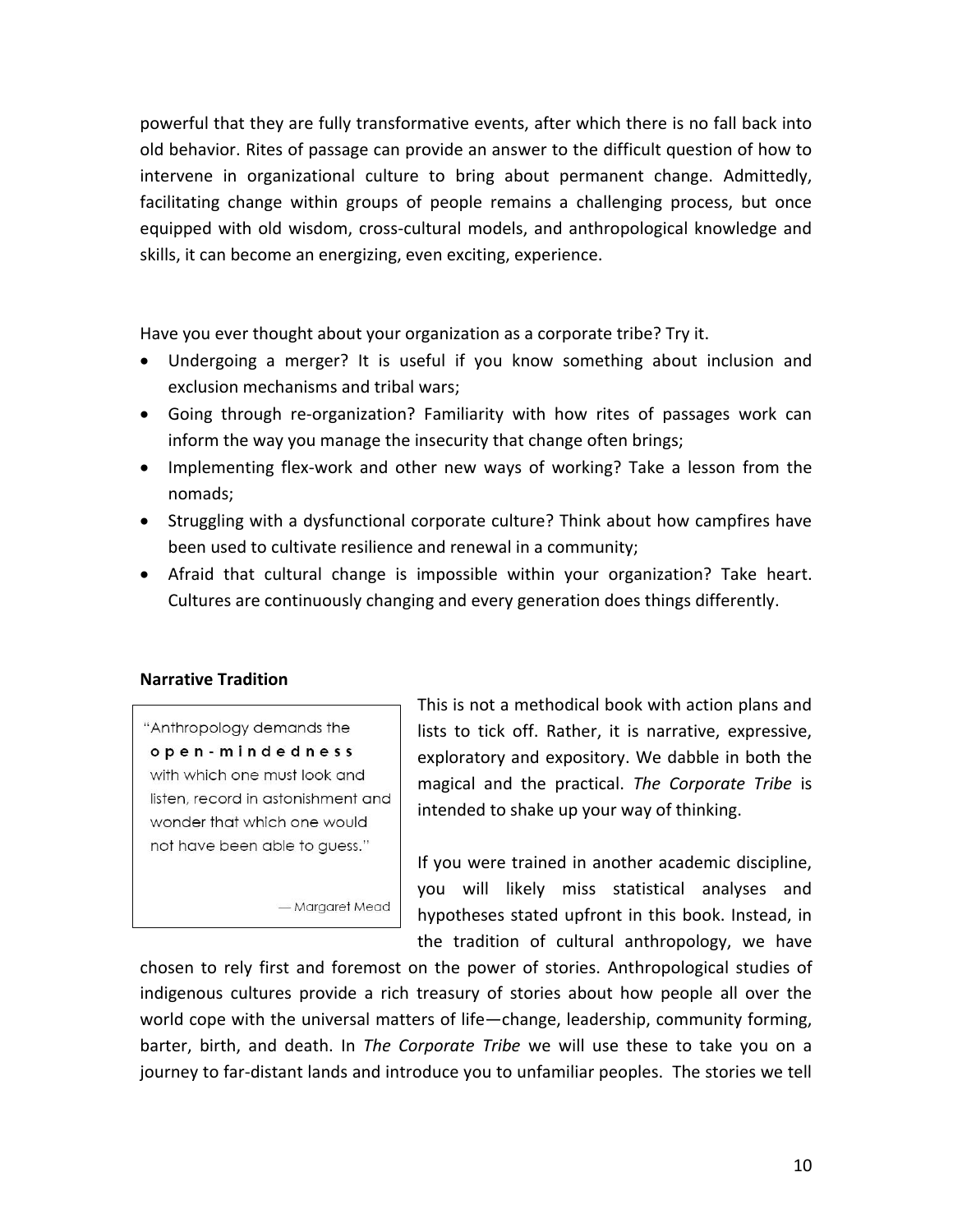might astonish you or fill you with wonder. But they will also provide insight into, and tools for, managing, leading, and transforming organizational cultures.

Stories have been important since the development of cultural anthropology. And herein lies one of its methodological pitfalls. Given that people love to hear stories, that stories help us to understand, and sometimes to change, reality, it is tempting to embellish them. Just like other fields, cultural anthropology has had to deal with academic fraud and researchers who have told too good a story. In this book we will tell you stories of different cultures and organizations. Some of these stories come from our own or our colleagues' research and advisory practice. There are also stories that are based on the classic studies undertaken by famous anthropologists. Some stories have very clear sources and some have been transmitted orally through generations of anthropologists or by the peoples themselves. Does a story become more wonderful over the course of time as it is transmitted? Who can tell? Our sources are named at the back of this book.

## **The Travel Plan**

In our daily work, we rely on lessons from the discipline of cultural anthropology and on the wealth of wisdom we have accumulated from people all over the world. In this book, we share some of what we have learned over the years in the hope that it will help you look at your organizational culture in a new way and be better prepared to implement cultural change successfully.

We have divided this book into three parts. The first part, *Culture Creates Order from Chaos,* explores how anthropologists understand the concept of "culture," how they investigate cultures, and how we, as corporate anthropologists, apply this knowledge and these skills in cultural change projects within organizations. It is an important part of the book that offers access to the corporate anthropologists' outlook and the language used by anthropologists to talk about (organizational) culture and change.

The second part is titled *It Happens in the Relationships*. Like the undercurrent of relationships within a tribe, those within an organization are often best conveyed through stories, metaphors, and case studies. In Section 2 you will find stories that reveal how to identify, read, and change the dynamic within a group. We refer here to the *space between* people, where culture is formed.